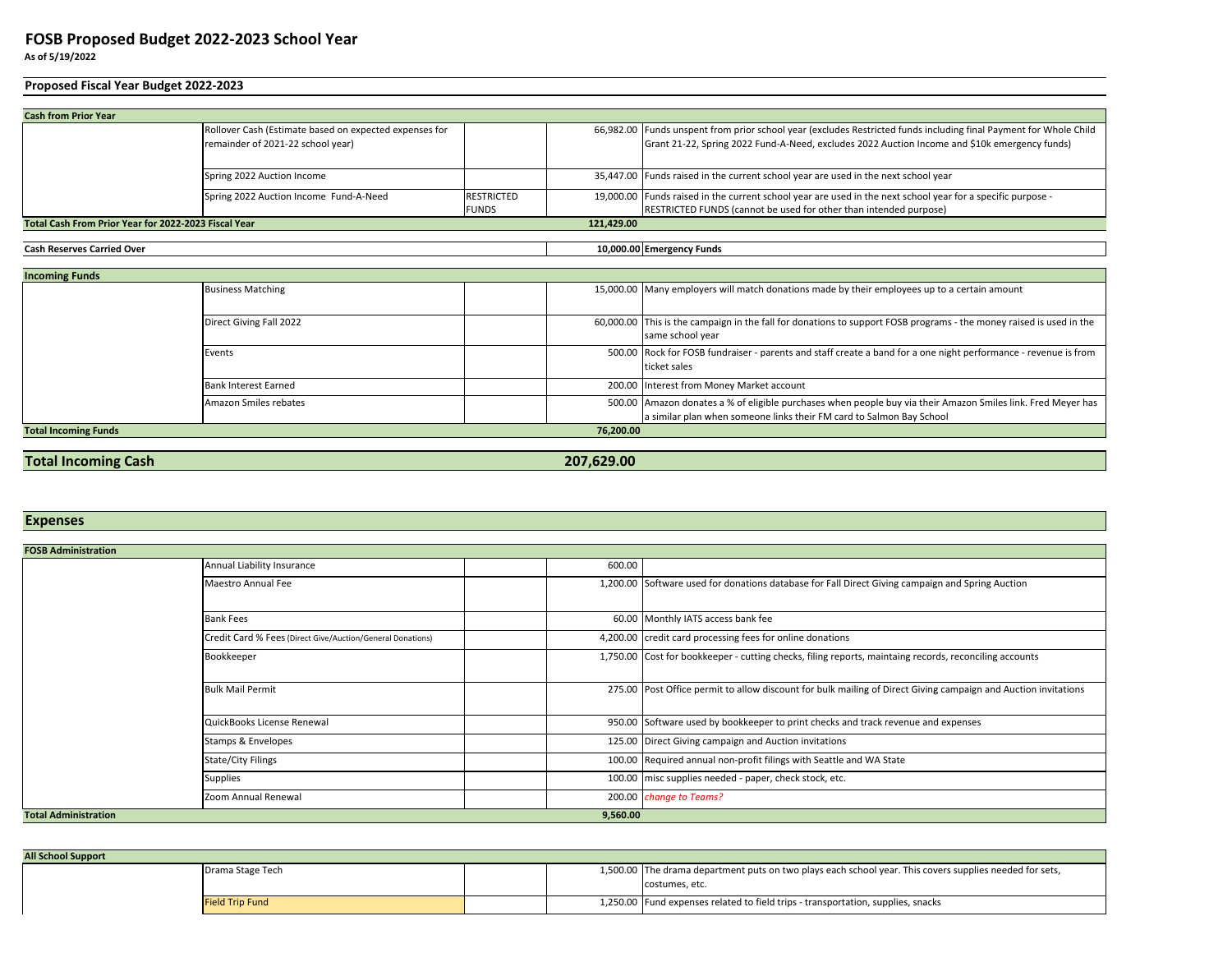|                                 | Racial Equity Team (RET)                         | Admin             |           | 1,000.00 Provides professional development stipend to 5 SB staff for 1 hour per month for 10 months                                                          |
|---------------------------------|--------------------------------------------------|-------------------|-----------|--------------------------------------------------------------------------------------------------------------------------------------------------------------|
|                                 |                                                  |                   |           |                                                                                                                                                              |
|                                 | <b>WEB T-shirts</b>                              |                   |           | 600.00 T-shirts printed with participants' names - or 8th graders participating in WEB leadership program                                                    |
|                                 | Yearbooks Elementary & Middle                    |                   |           | 9,000.00 Every student is provided with a yearbook at the end of the school year                                                                             |
|                                 | 2022-2023 Fund-A-Need (from Spring 2022 auction) | <b>RESTRICTED</b> |           | 19,000.00 Teacher Grants - reimburse teachers for supplies and classroom improvements - RESTRICTED FUNDS<br>(cannot be used for other than intended purpose) |
| <b>Total All School Support</b> |                                                  |                   | 32,350.00 |                                                                                                                                                              |

| <b>Racial Equity</b>                    |                                              |  |  |                                                                                                                                                                                                                    |
|-----------------------------------------|----------------------------------------------|--|--|--------------------------------------------------------------------------------------------------------------------------------------------------------------------------------------------------------------------|
|                                         | Racial Equity Education & Enrichment Program |  |  | 15,000.00 Racial equity programs for studetns, staff, and community - spending based on grant submissions by the<br>community (this amount is a carryover as no funds were spent during the 2021-2022 school year) |
| 15,000,00<br><b>Total Racial Equity</b> |                                              |  |  |                                                                                                                                                                                                                    |

| <b>Building Leadership Team</b>                       |                                                                        |       |          |                                                                                                                                    |
|-------------------------------------------------------|------------------------------------------------------------------------|-------|----------|------------------------------------------------------------------------------------------------------------------------------------|
|                                                       | <b>Teacher Community Building</b>                                      |       |          | Salmon Bay Admin support of teachers - lunches, recognition, etc.                                                                  |
| These funds have been promised to<br>Salmon Bay Admin | Friday Sing & Lantern Walk                                             | Admin |          | 1,500.00 Hiring outside instructor/leader for Elementary Friday Sings and Lantern Walk practice and program                        |
|                                                       | Elementary Winter Enrichment Program (WEP) Supplies<br>and Instructors | Admin |          | 6,000.00 Hiring outside instructors and reimbursing all instructors for supplies related to the WEP classes for<br>elementary kids |
| <b>Total Building Leadership Team</b>                 |                                                                        |       | 7.500.00 |                                                                                                                                    |

| <b>Volunteer Coordinator Support</b>       |                                       |          |                                                                            |
|--------------------------------------------|---------------------------------------|----------|----------------------------------------------------------------------------|
|                                            | 5th Grade Activities                  |          | 1,000.00 End of year activities for 5th graders - moving up ceremony, etc. |
|                                            | 8th Grade Activities                  |          | 1,500.00 End of year activities for 8th graders - moving up ceremony, etc. |
|                                            | Appreciations                         |          | 1,500.00 Staff and Parent appreciations                                    |
|                                            | New Student Welcome                   |          | 400.00 Events to welcome new students to Salmon Bay                        |
|                                            | <b>Community Connection</b>           | 2,000.00 |                                                                            |
|                                            | Art/Poetry                            | 250.00   |                                                                            |
|                                            | Pi Night                              | 300.00   |                                                                            |
|                                            | School Snacks for teachers            | 500.00   |                                                                            |
|                                            | Supplies for Events/Work Parties      | 400.00   |                                                                            |
|                                            | Volunteer Coordinator Support - other | 500.00   |                                                                            |
|                                            |                                       |          |                                                                            |
| <b>Total Volunteer Coordinator Support</b> |                                       | 8,350.00 |                                                                            |

**Program SupportFOSB Scholarships**Scholarships - Camp & Winter Enrichment Program (WEP) Elementary Scholarships - Camp & Winter Enrichment Program (WEP) 10,000.00 There is a student enrichment fee charged for Camps and WEP. FOSB provides scholarships for students who are unable to pay the enrichment fees10,000.00 There is a student enrichment fee charged for Camps and WEP. FOSB provides scholarships for students MiddleScholarships - Before/After School Classes Elementary who are unable to pay the enrichment feesScholarships - Before/After School Classes Elementary **School Classes Elementary** 500.00 FOSB provides scholarships for students who would like to participate in before and afterschool programs but are unable to pay the feesScholarships - Before/After School Classes Middle FOSB provides scholarships for students who would like to participate in before and afterschool programs but are unable to pay the fees**Total Program Support 21,000.00** 

| <b>Committee Expense</b> | Committee                               | Committee Lead |                                                                          |
|--------------------------|-----------------------------------------|----------------|--------------------------------------------------------------------------|
|                          | Auction Expense (not including CC fees) |                | 20,000.00 Auction related costs - auctioneer, rentals, invitations, etc. |
|                          | Bike to School                          |                | 200.00 Program in May each year to promote biking to school              |